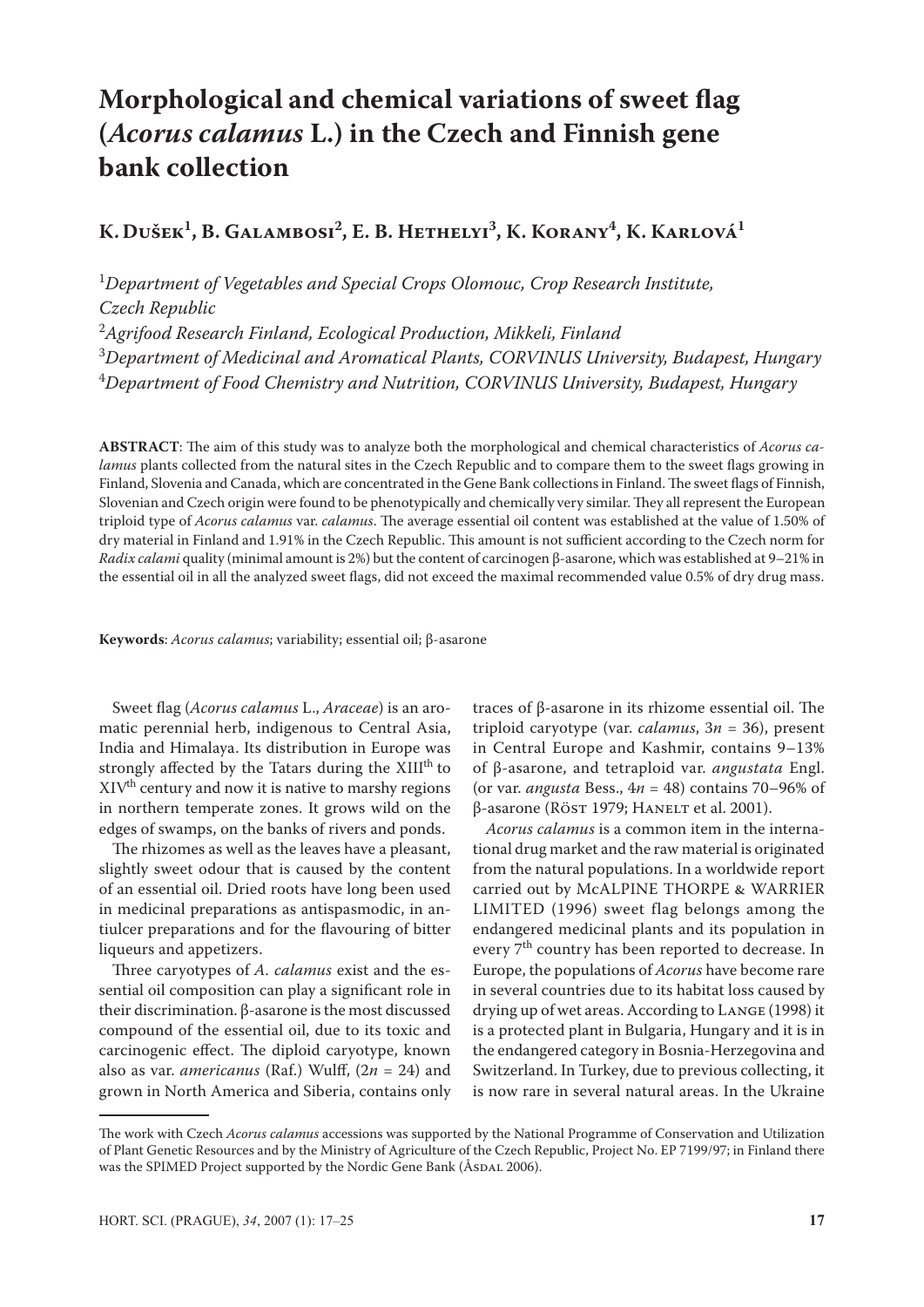

Fig. 1. Original localities of sweet flags in the Czech Republic

the natural populations have weakened and some protection is desirable. In Slovenia from the earlier reported 32 natural habitats 11 had disappeared until 1996 and the area of the existing populations is not larger, than 30  $m^2$  (Rode et al. 1996).

This catastrophic decrease of sweet flag populations calls for an immediate conservation of its genetic resources and for starting targeted sweet flag field cultivation so that the raw material demand can be satisfied. The aim of this study was to analyze both the morphological and chemical characteristics of *Acorus calamus* collected from the natural sites in the Czech Republic and to compare them to the sweet flags growing in Finland.

# **MATERIAL AND METHODS**

### **The Czech Republic**

The evaluation and collecting of Czech sweet flags started in 1997 (PETŘÍKOVÁ et al. 2000). All of the found natural localities were characterized (geographic coordinates, altitude, characterization of biotopes) and photodocumented; the samples of rhizomes (300–400 g) for chemical analysis, 10–15 small cuttings with growing points and also the samples of soil and water for mineral content analysis were taken. The collected cuttings were placed in Olomouc as the gene-bank *ex situ* samples which were made one for each population, and this collection consists of 26 samples collected from all over the country at present; their origin is presented in Fig. 1.

The biotopes of the natural populations were mostly banks of ponds or streams but some were found also on wet meadows or in forests. According to the elevation as well as the results of soil and water analysis the localities are very diverse (pH<sub>KCl</sub>



Fig. 2. Original localities of sweet flags in Finland

of soil ranged between 4.0–7.1, for example!) and big differences in yield and quality of essential oil should be expected.

The sweet flag cuttings were replanted into the growing containers in the Gene Bank in Olomouc, where a special basin was built to keep them in optimal wet conditions and to protect sprouting of rhizomes and mixing.

The rhizome samples were cleaned, cut and dried at laboratory conditions, and the drying ratio and essential oil content and quality were analyzed. The essential oil content was analyzed by stem distillation according to Pharmacopoeia Bohemoslovenica VI (1987) and the quality was evaluated by HP 5890 gas chromatograph with flame ionization detector and capillary column HP-INNOVAX (60 m  $\times$  0.53 mm ID  $\times$  1.0 μm film thickness). The oven temperature was programmed from 60°C (3 min) at 6°C/min up to 240°C (25 min). The identity of components was assigned by comparison of their retention time with standards.

#### **Finland**

The Finnish sweet flags were collected during 2002 in the South-West of Finland in seven natural populations (Fig. 2). The biotopes of the natural popula-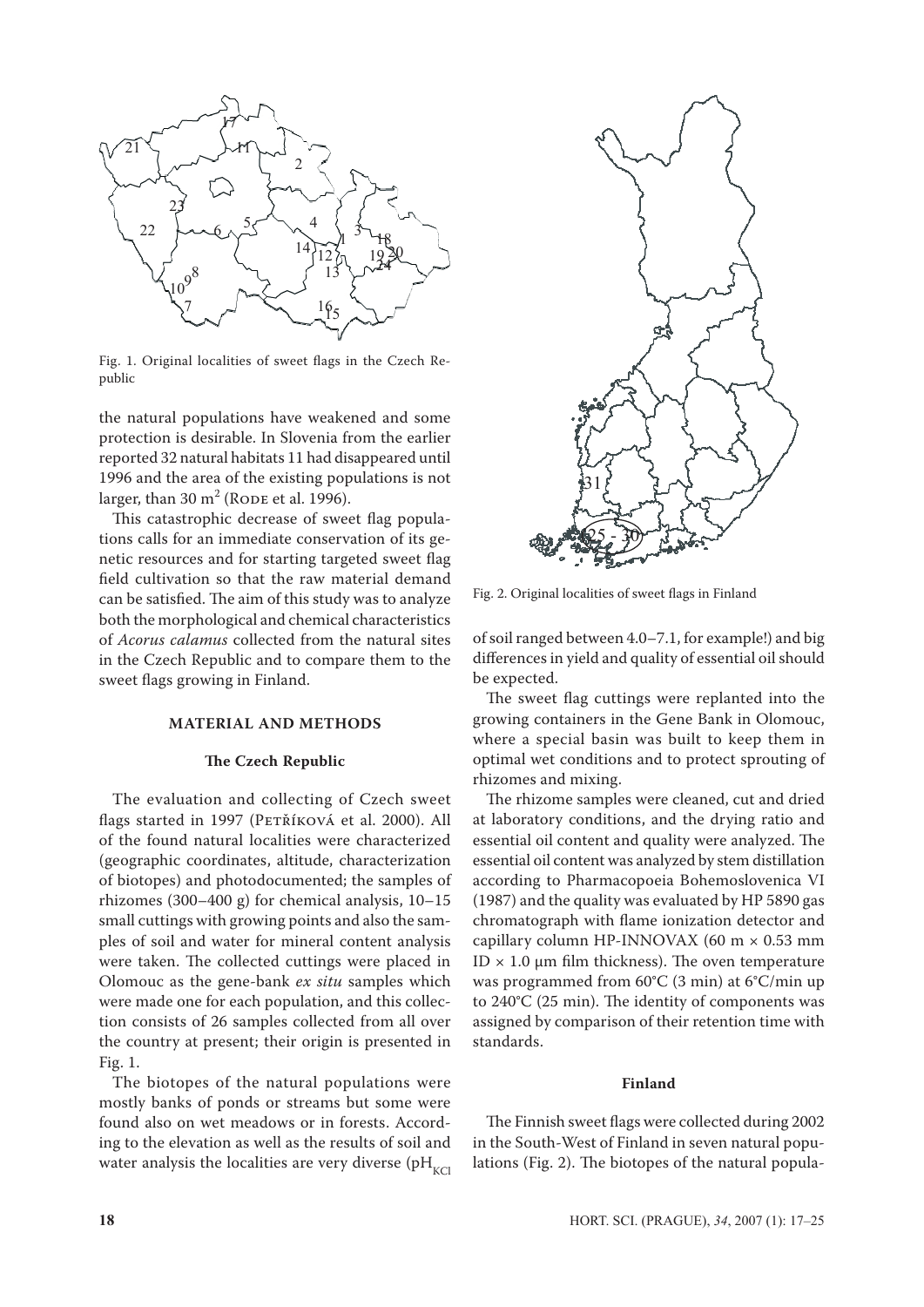| Table 1. Morphological characteristics of sweet flags from the Czech Republic |  |  |
|-------------------------------------------------------------------------------|--|--|
|-------------------------------------------------------------------------------|--|--|

| No.          | Locality           | Leaf length (m)          |                  |                          | Thickness of rhizome<br>cross section (mm) | Height of rhizome<br>cross section (mm) |                  |  |
|--------------|--------------------|--------------------------|------------------|--------------------------|--------------------------------------------|-----------------------------------------|------------------|--|
|              |                    | $\overline{\mathcal{X}}$ | $\boldsymbol{S}$ | $\overline{\mathcal{X}}$ | $\boldsymbol{\mathcal{S}}$                 | $\overline{\mathcal{X}}$                | $\boldsymbol{S}$ |  |
| 1            | Horka na Moravě    | 1.11                     | 0.075            | 19                       | 1.840                                      |                                         |                  |  |
| $\mathbf{2}$ | Červený Kostelec   | 0.99                     | 0.142            | 22                       | 2.650                                      |                                         |                  |  |
| 3            | Ospělov            | 0.78                     | 0.109            | 17                       | 1.940                                      |                                         |                  |  |
| 4            | Opatov             | 1.14                     | 0.101            | 22                       | 1.850                                      |                                         |                  |  |
| 5            | Bojanov            | 1.12                     | 0.180            | 15                       | 4.340                                      | 14                                      | 3.540            |  |
| 6            | Pičín              | 0.95                     | 0.080            | 19                       | 6.810                                      | 16                                      | 3.610            |  |
| 7            | Křemže             | 0.79                     | 0.300            | 17                       | 7.550                                      | 14                                      | 5.590            |  |
| 8            | Slavče             | 1.04                     | 0.050            | 20                       | 5.320                                      | 18                                      | 3.530            |  |
| 9            | Bohouškovice       | 1.08                     | 0.160            | 25                       | 5.070                                      | 21                                      | 4.110            |  |
| 10           | Stupná             | 1.17                     | 0.120            | 15                       | 3.460                                      | 13                                      | 2.510            |  |
| 11           | Žehrovka-Nebákov   | 0.79                     | 0.130            | 15                       | 1.870                                      | 14                                      | 1.620            |  |
| 12           | Karolín            | 1.47                     | 0.130            | 18                       | 5.980                                      | 18                                      | 6.370            |  |
| 13           | Rudice             | 0.94                     | 0.140            | 17                       | 4.810                                      | 15                                      | 3.760            |  |
| 14           | Lelekovice-Útěchov | 1.21                     | 0.150            | 21                       | 3.590                                      | 18                                      | 2.520            |  |
| 15           | Kostice            | 0.99                     | 0.115            | 20                       | 3.940                                      | 17                                      | 2.820            |  |
| 16           | Lednice            | 0.98                     | 0.170            | 18                       | 6.490                                      | 15                                      | 4.530            |  |
| 17           | Rybniště           | 1.17                     | 0.146            | 20                       | 1.600                                      |                                         |                  |  |
| 18           | Visalaje-Obidova   | 0.62                     | 0.110            | 16                       | 2.830                                      | 13                                      | 2.070            |  |
| 19           | Staré Hamry        | 0.80                     | 0.070            | 16                       | 2.700                                      | 13                                      | 2.130            |  |
| 20           | Horní Bečva        | 0.74                     | 0.110            | 14                       | 4.260                                      | 12                                      | 3.030            |  |
| 21           | Karlovy Vary       | 0.81                     | 0.100            | 23                       | 3.510                                      | 18                                      | 3.090            |  |
| 22           | Kamýk              | 0.83                     | 0.110            | 18                       | 10.600                                     | 16                                      | 10.400           |  |
| 23           | Mýto               | 1.11                     | 0.160            | 20                       | 4.070                                      | 18                                      | 3.930            |  |
| 24           | Dolní Paseky       | 1.18                     | 0.110            | 15                       | 2.210                                      | 13                                      | 2.320            |  |
| Mean         |                    | 0.99                     | 0.128            | 18.4                     | 4.100                                      | 15.6                                    | 3.800            |  |

tions were quite similar; all of them were situated on river banks, except for the accession No. 28 at Piikkiö. It was situated on the bank of a gulf, but on a large grassy meadow.

Seven to ten of rhizomes per each population were transplanted into the field of Agrifood Research Finland, Mikkeli. The measurements of both morphological and chemical characteristics were carried out after two growing seasons, in August/September 2004. As a contrast to the Finnish sweet flags one accession originated from Canada and one from Slovenia (from the botanical garden in Zalec) were added to the evaluation.

Two plants of each locality were dug up; the rhizomes with roots were washed, weighed and dried at 40°C. The gas chromatography of the essential oils was performed with a Shimadzu capillary GC-14b DC apparatus equipped with FID detector and Supelco SE 30 quarzcolumn (30 m  $\times$  0.25 mm ID  $\times$  0.25 µm film thickness) at the CORVINUS University Budapest, Department of the Medicinal and Aromatical Plants. Oven temperature was programmed from 110°C (3 min) at  $8^{\circ}$ C/min up to 220°C (5 min). Injector temperature was 220°C and the detector temperature was 250°C. Nitrogen was used as carrier gas at a flow rate of 1 ml/min, Splitter 67:1.

GC/MA analyzes were carried out on Hewlett-Packard 5890/II GC-5971A MSD with Supelcowax 10 column, 60 m  $\times$  0.25 mm ID  $\times$  0.32 µm film thickness, also at the CORVINUS University Budapest, Department of Food Chemistry and Nutrition. Ionization energy was 70 eV. Temperature programming was from 60°C up to 240°C at 4°C/min. Component identifications were made by comparison of their mass spectra and retention indices with those of authentic compounds, and with data in the NITS and Wiley 138.L Library as described by HETHELYI et al. (2002).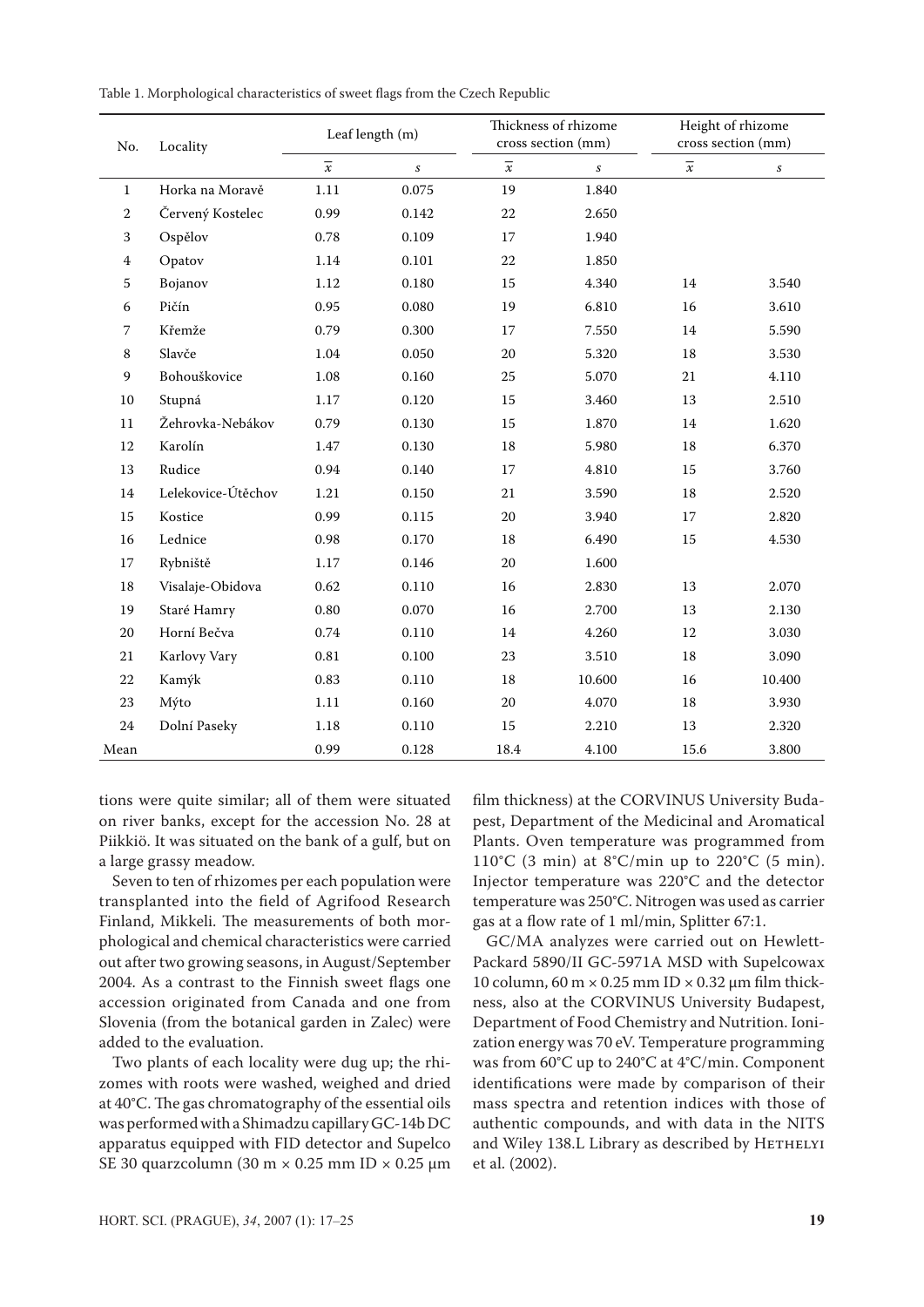Table 2. Morphological characteristics of sweet flags cultivated in Finland

| No.  | Locality      |                          | Leaf length (mm) |                          | Leaf width (mm)            | Thickness of rhizome<br>cross section (mm) |     |  |
|------|---------------|--------------------------|------------------|--------------------------|----------------------------|--------------------------------------------|-----|--|
|      |               | $\overline{\mathcal{X}}$ | S                | $\overline{\mathcal{X}}$ | $\boldsymbol{\mathcal{S}}$ | $\overline{\mathcal{X}}$                   | S   |  |
| 25   | Marttila      | 0.88                     | 0.075            | 11.7                     | 3.9                        | 20.1                                       | 2.1 |  |
| 26   | Aura          | 0.74                     | 0.088            | 13.1                     | 2.2                        | 15.7                                       | 2.0 |  |
| 27   | Paimio        | 0.81                     | 0.105            | 15.5                     | 4.1                        | 19.9                                       | 1.3 |  |
| 28   | Piikkiö       | 0.74                     | 0.126            | 12.9                     | 2.7                        | 18.5                                       | 1.3 |  |
| 29   | Turku I       | 0.83                     | 0.161            | 18.4                     | 3.9                        | 20.3                                       | 2.4 |  |
| 30   | Turku II      | 0.77                     | 0.109            | 15.6                     | 2.0                        | 19.3                                       | 1.7 |  |
| 31   | Pori          | 0.82                     | 0.124            | 16.6                     | 1.3                        | 22.0                                       | 2.4 |  |
| Mean |               | 0.80                     | 0.113            | 14.8                     | 2.9                        | 19.4                                       | 1.9 |  |
| 32   | Zalec (SLO)   | 0.85                     | 0.108            | 16.6                     | 1.9                        | 22.2                                       | 3.0 |  |
| 33   | Ontario (CAN) | 0.93                     | 0.132            | 13.6                     | 1.4                        | 17.5                                       | 2.1 |  |

#### **Statistical evaluation**

One-factor analysis of variance at the significance levels  $\alpha$  = 0.05 and  $\alpha$  = 0.01 (in Excel software environment) was used for statistical evaluation of comparison of native Czech and Finnish sweet flags.

# **RESULTS AND DISCUSSION**

### **Morphological characteristic**

Selected results of morphological characteristic evaluation are presented in Tables 1 and 2.

*Characterization of leaves:* The average leaf length of all 7 accessions from Finland was 0.80 m (0.74 to 0.88 m). No remarkable differences were observed between these accessions and also the Slovenian and Canadian sweet flags had leaves with similar length (0.85 and 0.93 m, respectively). The average leaf length at Czech accessions was 1.0 m (0.62–1.47 m) and no great differences were observed between them. It is feasible that the higher growth of Czech plants is due to the warmer climate in the Czech Republic; however the differences between sweet flags cultivated in the Czech Republic and in Finland are not statistically significant in this characteristic.

The average leaf width of all accessions concentrated in Finland (Finish, Slovenian and also Canadian) was 15 mm (11.7–18.7 mm) and similarly to the leaf length, no specific differences were observed in this characteristic. This characteristic was not evaluated at Czech accessions.

No differences were observed in leaf erection in Finland, either. All leaves were erect till the end of the vegetation; the observation of Czech plants brought the same results.

Only one clear morphological difference was observed between the North American (diploid) accession and the European (triploid) accessions. The leaf colour of the North American accession was

Table 3. Original localities of sweet flags in Finland and their chemical characteristics

| No.  |               |                |                          | Oil content (%)  |                          |  |  |
|------|---------------|----------------|--------------------------|------------------|--------------------------|--|--|
|      | Locality      | Elevation (m)  | $\overline{\mathcal{X}}$ | $\boldsymbol{S}$ | $\overline{\mathcal{X}}$ |  |  |
| 25   | Marttila      | 40             | 1.27                     | 0.075            | 11.1                     |  |  |
| 26   | Aura          | 41             | 1.67                     | 0.025            | 11.5                     |  |  |
| 27   | Paimio        | 20             | 1.15                     | 0.050            | 10.0                     |  |  |
| 28   | Piikkiö       | $\mathbf{0}$   | 1.50                     | 0.050            | 10.7                     |  |  |
| 29   | Turku I       | $\mathbf{0}$   | 1.30                     | 0.050            | 9.0                      |  |  |
| 30   | Turku II      | $\mathbf{0}$   | 1.87                     | 0.075            | 9.7                      |  |  |
| 31   | Pori          | 20             | 1.77                     | 0.075            | 9.7                      |  |  |
| Mean |               |                | 1.50                     | 0.057            | 10.24                    |  |  |
| 32   | Zalec (SLO)   | reintroduction | 1.27                     | 0.025            | 10.0                     |  |  |
| 33   | Ontario (CAN) | reintroduction | 1.10                     | 0.100            | traces                   |  |  |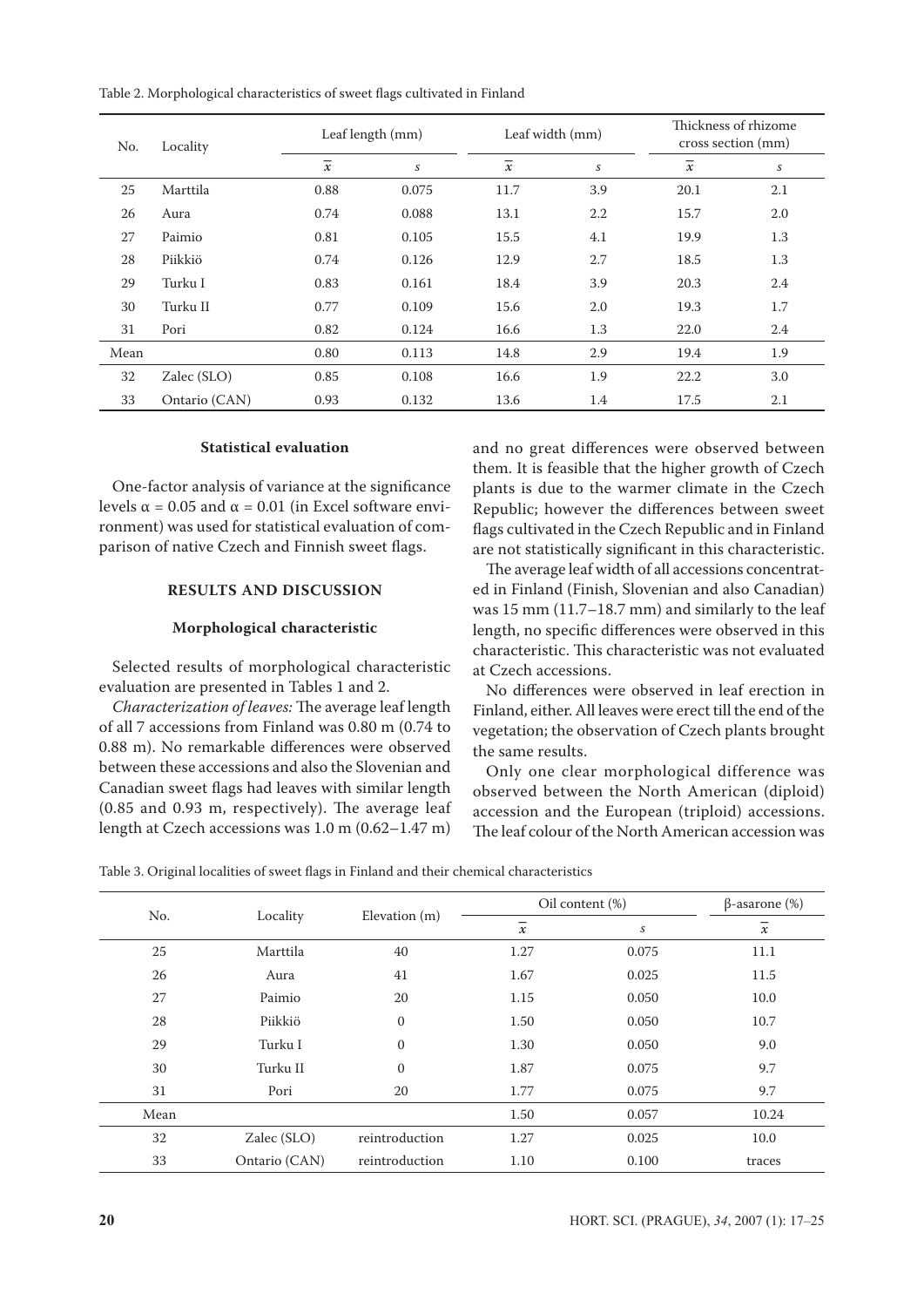Table 4. Original localities of Czech sweet flags and their chemical characteristics

|              | Locality           |               |                | Oil content (%)  | $\beta$ -asarone (%) |  |  |
|--------------|--------------------|---------------|----------------|------------------|----------------------|--|--|
| No.          |                    | Elevation (m) | $\overline{x}$ | $\boldsymbol{S}$ | $\overline{x}$       |  |  |
| $\mathbf{1}$ | Horka na Moravě    | 385           | 1.80           | 0.047            | 18.4                 |  |  |
| 2            | Červený Kostelec   | 435           | 1.20           | 0.047            | 17.4                 |  |  |
| 3            | Ospělov            | 380           | 1.30           | 0.205            | $11.3\,$             |  |  |
| 4            | Opatov             | 430           | 1.70           | 0.170            | 21.3                 |  |  |
| 5            | Bojanov            | 425           | 2.40           | 0.100            | 18.2                 |  |  |
| 6            | Pičín              | 420           | 2.05           | 0.000            | 19.8                 |  |  |
| 7            | Křemže             | 521           | 2.63           | 0.175            | 18.5                 |  |  |
| 8            | Slavče             | 518           | 1.50           | 0.100            | 14.8                 |  |  |
| 9            | Bohouškovice       | 572           | 2.80           | 0.100            | 20.3                 |  |  |
| 10           | Stupná             | 528           | 1.90           | 0.100            | 15.2                 |  |  |
| 11           | Žehrovka-Nebákov   | 325           | 1.65           |                  | 18.9                 |  |  |
| $12\,$       | Karolín            | 462           | 2.45           | 0.375            | 14.1                 |  |  |
| 13           | Rudice             | 420           | 1.40           | 0.100            | 17.6                 |  |  |
| 14           | Lelekovice-Útěchov | 312           | 1.30           | 0.100            | 12.5                 |  |  |
| 15           | Kostice            | 155           | 1.90           | 0.100            | 15.2                 |  |  |
| 16           | Lednice            | 173           | 1.80           | 0.000            | 19.7                 |  |  |
| 17           | Rybniště           | 463           | 1.70           | 0.236            | 17.9                 |  |  |
| 18           | Visalaje-Obidova   | 740           | 1.30           | 0.100            | 12.6                 |  |  |
| 19           | Staré Hamry        | 600           | 2.20           | 0.300            | 13.1                 |  |  |
| 20           | Horní Bečva        | 680           | 1.70           | 0.100            | 13.2                 |  |  |
| 21           | Karlovy Vary       | 447           | 2.10           | 0.100            | 18.2                 |  |  |
| 22           | Kamýk              | 472           | 2.92           | 0.080            | 12.8                 |  |  |
| 23           | Mýto               | 443           | 2.00           | 0.000            | 11.9                 |  |  |
| 24           | Dolní Paseky       | 500           | 2.25           | 0.150            | 13.7                 |  |  |
| Mean         |                    |               | 1.91           | 0.121            | 16.11                |  |  |

lighter green compared to the sweet flags originated in Finland and Slovenia.

*Characterization of rhizomes:* The length of all rhizomes measured in Finland (Finish, Slovenian and Canadian) ranged between 0.18 and 0.49 m. The average thickness was 19.7 mm (15.7–22.2 mm) and the length of the hairy roots grown from the nodes ranged between 0.43–0.53 m. No remarkable differences were found in the rhizomes between the accessions; however two growing years may have been too short to spot the differences.

The length of the rhizomes picked up from original biotopes was strongly influenced by soil type and other natural conditions at the localities and therefore this characteristic was not evaluated in the Czech Republic. As the sweet flag rhizome does not have circle but elliptic shape, its thickness (a higher diameter) and height (a lower diameter) were measured separately. The average thickness of

rhizome cross section was 18.4 mm (14.0–25.0 mm) and average height of rhizome cross section was measured as 15.6 mm (12.0–21.0 mm). The ratio between these two rhizome size values stays very constant (1.0–1.2:1) at all evaluated populations and no remarkable differences were found between the rhizomes. No statistically significant differences between Czech and Finnish sweet flags were found in rhizome thickness.

The range of drying ratio (from fresh to dry), which was studied in Czech sweet flag rhizomes, was surprisingly high. The weight loss of rhizomes from Visalaje (acc. No. 18) was in ratio 2.48:1, whereas the rhizomes from Karolín (acc. No. 12) lost weight in ratio 7.53:1. Nevertheless, the average rhizome drying ratio (5:1) obtained was in accordance to literature (LEIFERTOVÁ, MOTEILEK 1993).

*Generative parts:* In contrast to the literature data none of the Finnish accessions developed flowers in the collection. During the collecting time, flowering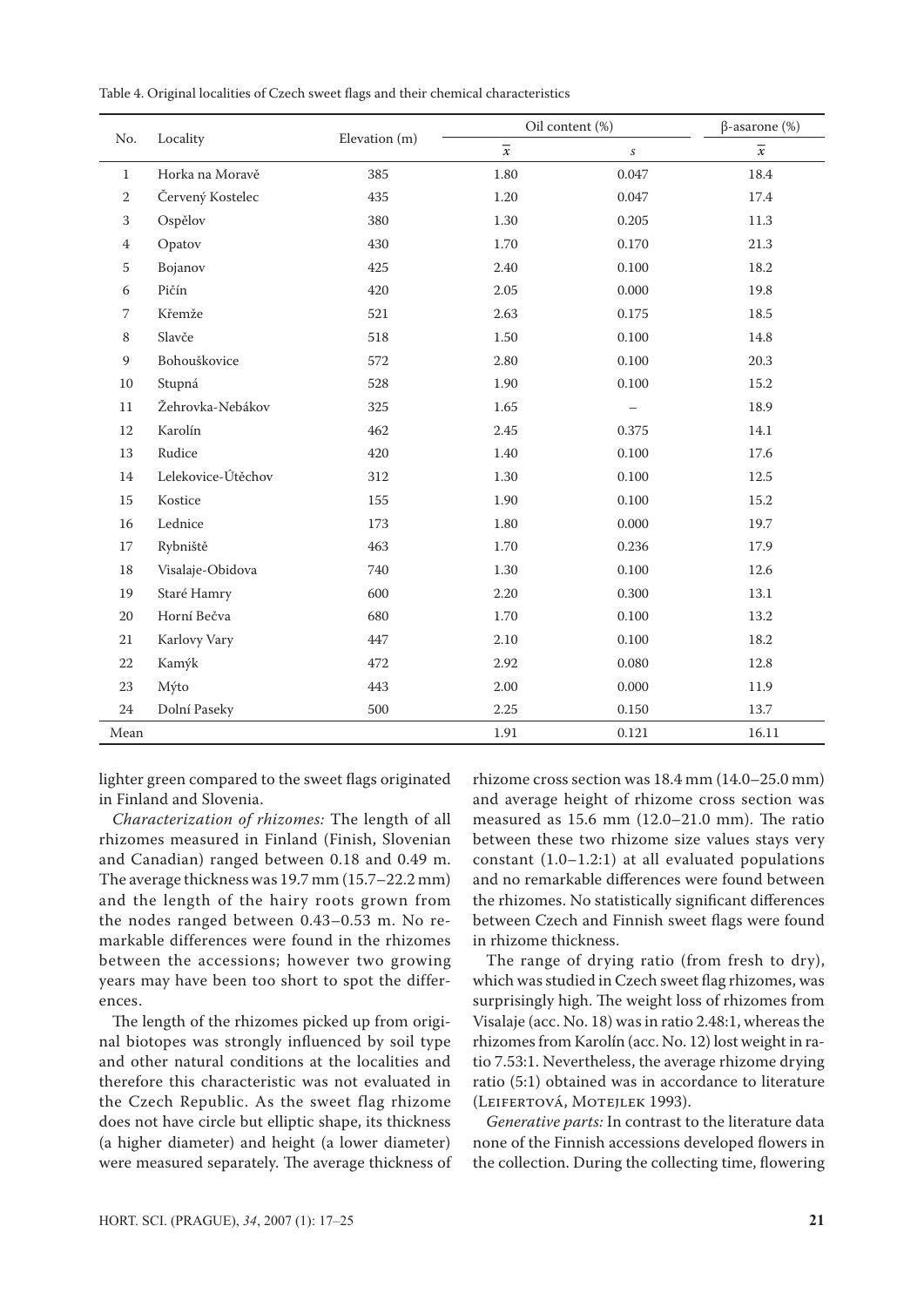Table 5. Significance of differences in essential oil content in the *Radix calami* drug

| No.              | Locality           | $\mathbf 1$          | $\sqrt{2}$           | 3                    | $\overline{4}$ | $\sqrt{5}$                    | $\sqrt{6}$                    | $\overline{7}$ | $\,8\,$     |
|------------------|--------------------|----------------------|----------------------|----------------------|----------------|-------------------------------|-------------------------------|----------------|-------------|
| 33               | Ontario (CAN)      | $0.67^{++}$          | 0.05                 | 0.18                 | $0.49^{+}$     | $1.73^{+}$                    | $0.92^{+}$                    | $2.41+$        | 0.20        |
| 32               | Zalec (SLO)        | $0.26^{\circ\circ}$  | $0.02\,$             | 0.14                 | 0.19           | $1.07^{++}$                   | $0.46^{++}$                   | $1.63^{+}$     | $0.04\,$    |
| 31               | Pori               | 0.02                 | $0.29^{+}$           | 0.45                 | 0.11           | $0.42^{+}$                    | 0.09                          | $0.80^{+}$     | 0.11        |
| 30               | Turku II           | 0.02                 | $0.41^{+}$           | 0.58                 | 0.15           | $0.31\,$                      | 0.04                          | 0.64           | 0.17        |
| 29               | Turku I            | $0.35^{++}$          | $0.01\,$             | 0.13                 | 0.25           | $1.24^{+}$                    | $0.57$ <sup>++</sup>          | $1.82^{+}$     | 0.07        |
| 28               | Piikkiö            | $0.15^{\circ +}$     | 0.07                 | $0.20\,$             | 0.13           | $0.84^{\circ}$                | $0.31^{\scriptscriptstyle++}$ | $1.33^{+}$     | 0.03        |
| 27               | Paimio             | $0.11^{\mathrm{+}}$  | $0.10\,$             | 0.23                 | 0.11           | $0.75^{+}$                    | $0.26^{++}$                   | $1.22^{+}$     | 0.03        |
| 26               | Aura               | $0.04^{+}$           | 0.24                 | 0.33                 | 0.09           | $0.55^{\circ}$                | $0.14$ <sup>++</sup>          | $0.97^{+}$     | 0.05        |
| 25               | Marttila           | $0.39^{++}$          | 0.02                 | $0.14\,$             | 0.28           | $1.30^{+}$                    | $0.61$ <sup>++</sup>          | $1.90^{+}$     | 0.08        |
| 24               | Dolní Paseky       | $0.26^{+}$           | $1.29^{\circ +}$     | $1.33^{+}$           | 0.54           | 0.09                          | 0.09                          | 0.25           | 0.63        |
| 23               | Mýto               | $0.04^{+}$           | $0.71$ <sup>++</sup> | $0.77^{+}$           | 0.22           | $0.18\,$                      | $0.00^{++}$                   | 0.45           | $0.27^{+}$  |
| 22               | Kamýk              | $1.44^{++}$          | $3.43$ <sup>++</sup> | $3.42$ <sup>++</sup> | $1.98^{++}$    | 0.30                          | $0.77$ <sup>++</sup>          | 0.16           | $2.05^{++}$ |
| 21               | Karlovy Vary       | $0.11\,$             | $0.93^{++}$          | $0.98^{+}$           | 0.33           | 0.13                          | 0.02                          | 0.36           | $0.40\,$    |
| 20               | Horní Bečva        | 0.05                 | $0.29^{+}$           | 0.37                 | 0.11           | $0.53^{+}$                    | $0.14\,$                      | $0.94^{+}$     | $0.08\,$    |
| 19               | Staré Hamry        | 0.21                 | 0.45                 | 0.53                 | 0.27           | 0.69                          | 0.30                          | $1.10\,$       | 0.24        |
| 18               | Visalaje-Obidova   | $0.37**$             | 0.03                 | 0.15                 | 0.27           | $1.25^{+}$                    | $0.58^{+}$                    | $1.84^{\circ}$ | $0.08\,$    |
| 17               | Rybniště           | 0.19                 | $0.55^{+}$           | 0.62                 | 0.26           | 0.72                          | 0.29                          | $1.18^{+}$     | 0.25        |
| 16               | Lednice            | $0.01\,$             | $0.39^{++}$          | 0.47                 | 0.11           | $0.38^{\scriptscriptstyle +}$ | $0.06^{\mathrm{++}}$          | $0.74^{+}$     | 0.11        |
| 15               | Kostice            | 0.03                 | $0.56^{++}$          | 0.63                 | 0.17           | 0.29                          | 0.04                          | 0.61           | 0.20        |
| 14               | Lelekovice-Útěchov | $0.37**$             | 0.03                 | 0.15                 | 0.27           | $1.25^{+}$                    | $0.58^{+}$                    | $1.84^{+}$     | $0.08\,$    |
| 13               | Rudice             | $0.25^{+}$           | 0.06                 | $0.17\,$             | 0.19           | $1.04^{+}$                    | $0.44^{+}$                    | $1.58^{+}$     | $0.05\,$    |
| 12               | Karolín            | 0.98                 | $2.51^{\circ}$       | $2.53^{+}$           | 1.40           | 0.34                          | 0.58                          | 0.34           | 1.50        |
| $11\,$           | Žehrovka-Nebákov   | 0.03                 | $0.14^{+}$           | $0.24\,$             | 0.09           | $0.40\,$                      | $0.11^{++}$                   | 0.70           | $0.04\,$    |
| 10               | Stupná             | 0.03                 | $0.56^{++}$          | 0.63                 | 0.17           | 0.29                          | $0.04\,$                      | 0.61           | 0.20        |
| $\mathbf{9}$     | Bohouškovice       | $1.15***$            | $2.97**$             | $2.97^{++}$          | $1.65^{++}$    | $0.20\,$                      | $0.58^{+}$                    | 0.11           | $1.73^{+}$  |
| $\,8\,$          | Slavče             | $0.16^{++}$          | $0.11\,$             | 0.21                 | $0.14\,$       | $0.85^{+}$                    | $0.32^{+}$                    | $1.35^{\circ}$ |             |
| $\sqrt{ }$       | Křemže             | $0.82^{+}$           | $2.39^{++}$          | $2.40^{++}$          | $1.25^{+}$     | 0.13                          | 0.39                          |                |             |
| $\boldsymbol{6}$ | Pičín              | $0.06^{\circ}$       | $0.81^{++}$          | $0.86^{+}$           | 0.26           | $0.14\,$                      |                               |                |             |
| $\sqrt{5}$       | Bojanov            | $0.41$ <sup>++</sup> | $1.66^{\circ +}$     | $1.69^{+}$           | $0.75^{+}$     |                               |                               |                |             |
| $\bf 4$          | Opatov             | $0.14\,$             | $0.38^{\mathrm{+}}$  | $0.45\,$             |                |                               |                               |                |             |
| $\,$ 3 $\,$      | Ospělov            | $0.62^{+}$           | $0.14\,$             |                      |                |                               |                               |                |             |
| $\overline{2}$   | Červený Kostelec   | $0.55^{++}$          |                      |                      |                |                               |                               |                |             |

<sup>1</sup> Horka na Moravě

+Significant difference (at a significance level  $\alpha$  = 0.05)

<sup>++</sup>Highly significant difference (at a significance level  $\alpha$  = 0.01)

stems were found very rarely in the natural populations as well. In the Czech Republic the flower stems with fully developed inflorescences (spadix) were routinely found at original localities but fruits (berries) were not found. It is documented that triploids are distinguished by defects in meiosis and therefore they are not able to produce functional generative cells. Therefore plants are reproduced only by rhizome segments (Dostál, Červenka 1992; Farkaš 1979).

# **The essential oil content and composition**

According to the analytical data presented in Table 3, the average oil content of the European sweet flags (No. 25–32) in the Finnish collection was 1.50%. All the tested plants had very balanced values (1.15–1.87%) and the oil composition was also quite similar. Their main compounds were solavetivone (7.80–15.6%; *x* = 11.07%) and β-asarone  $(9.00-11.50\%; x = 10.24\%).$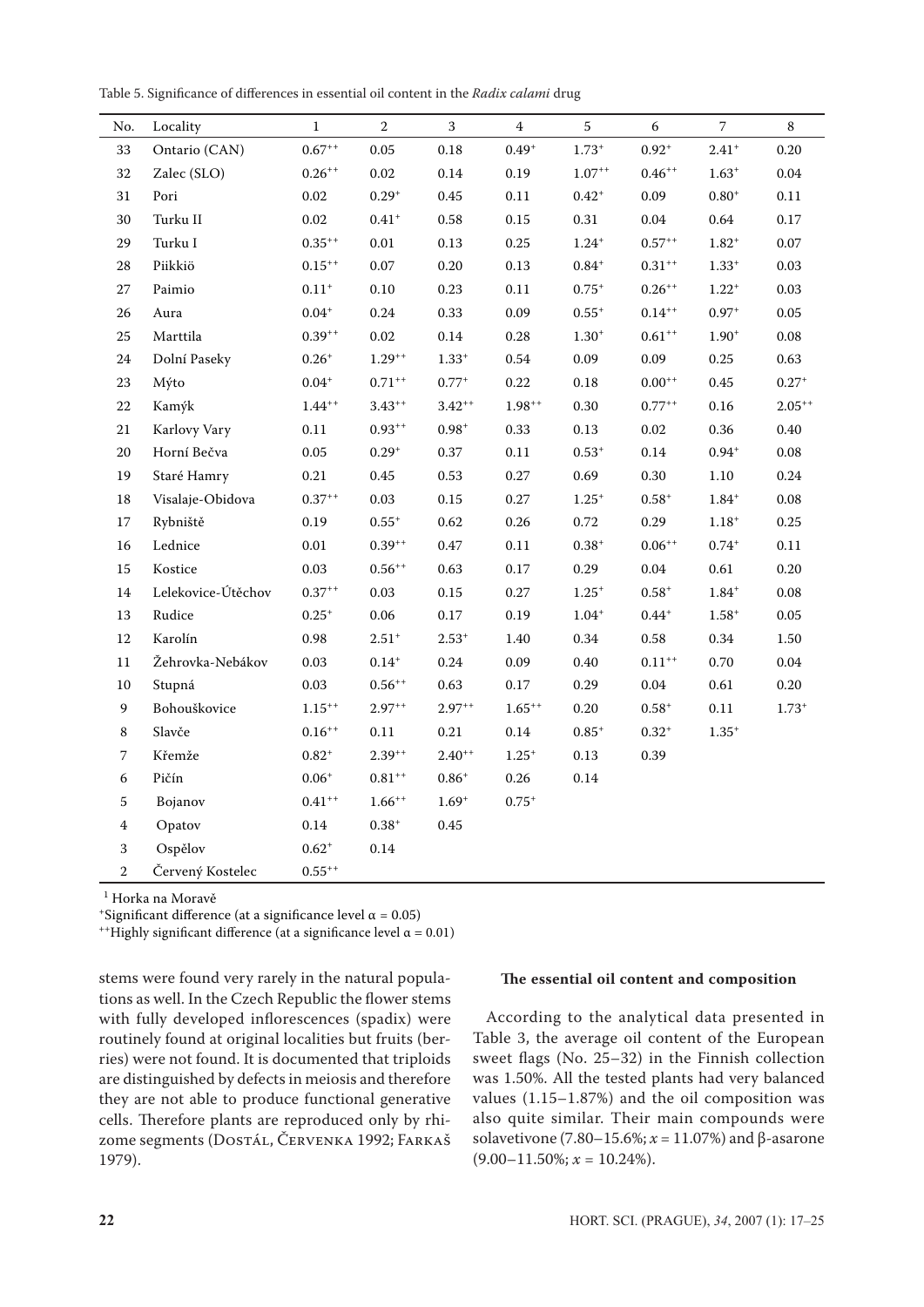Table 5 to be continued

| No.    | Locality           | 9           | 10         | 11          | 12   | 13          | 14          | 15         | 16                            |
|--------|--------------------|-------------|------------|-------------|------|-------------|-------------|------------|-------------------------------|
| 33     | Ontario (CAN)      | $2.93^{++}$ | $0.68^{+}$ | 0.22        | 2.54 | 0.13        | 0.08        | $0.68^{+}$ | $0.51^{+}$                    |
| 32     | Zalec (SLO)        | $2.05^{++}$ | $0.30^{+}$ | 0.05        | 0.77 | 0.02        | 0.03        | $0.30^{+}$ | $0.18^{++}$                   |
| 31     | Pori               | $1.08^{+}$  | 0.05       | 0.02        | 0.96 | $0.17\,$    | 0.26        | $0.05\,$   | 0.01                          |
| 30     | Turku II           | $0.89^{+}$  | 0.03       | 0.05        | 0.81 | 0.26        | $0.36^{+}$  | $0.03\,$   | $0.02\,$                      |
| 29     | Turku I            | $2.28^{++}$ | $0.39^{+}$ | 0.09        | 1.96 | $0.04\,$    | 0.03        | $0.39^{+}$ | $0.26^{++}$                   |
| 28     | Piikkiö            | $1.72^{++}$ | 0.19       | 0.02        | 1.49 | 0.04        | 0.07        | 0.19       | $0.10^{+}$                    |
| 27     | Paimio             | $1.59^{++}$ | 0.15       | $0.01\,$    | 1.38 | $0.05\,$    | 0.09        | $0.15\,$   | $0.07^{\mathrm{+}}$           |
| 26     | Aura               | $1.29^{++}$ | $0.07\,$   | $0.00\,$    | 1.03 | $0.10\,$    | $0.16\,$    | $0.07\,$   | $0.02^{\scriptscriptstyle +}$ |
| $25\,$ | Marttila           | $2.36^{++}$ | $0.42^{+}$ | $0.11\,$    | 2.03 | $0.05\,$    | $0.03\,$    | $0.42^{+}$ | $0.29^{+}$                    |
| 24     | Dolní Paseky       | 0.37        | 0.19       | 0.29        | 0.45 | $0.79^{+}$  | $0.97^{+}$  | 0.19       | 0.25                          |
| 23     | Mýto               | $0.66^{+}$  | 0.03       | $0.09^{++}$ | 0.64 | $0.38^{+}$  | $0.51^{+}$  | 0.03       | $0.04^{++}$                   |
| $22\,$ | Kamýk              | $0.05\,$    | $1.07+$    | 1.09        | 0.40 | $2.34^{++}$ | $2.66^{++}$ | $1.07+$    | $1.27$ <sup>++</sup>          |
| $21\,$ | Karlovy Vary       | $0.53^{+}$  | $0.08\,$   | $0.16\,$    | 0.55 | $0.53^{+}$  | $0.68^{+}$  | $0.08\,$   | 0.11                          |
| 20     | Horní Bečva        | $1.25^{+}$  | 0.08       | 0.02        | 1.10 | 0.13        | 0.20        | 0.08       | 0.03                          |
| 19     | Staré Hamry        | 1.41        | 0.24       | $0.18\,$    | 1.26 | 0.29        | 0.36        | $0.24\,$   | 0.19                          |
| 18     | Visalaje-Obidova   | $2.29^{++}$ | 0.40       | 0.10        | 1.98 | 0.05        | $0.04\,$    | 0.40       | $0.27^{+}$                    |
| $17\,$ | Rybniště           | $1.55^{+}$  | 0.22       | $0.17\,$    | 1.34 | 0.32        | 0.41        | 0.22       | $0.15\,$                      |
| 16     | Lednice            | $1.02^{++}$ | 0.03       | $0.02^{++}$ | 0.91 | $0.18\,$    | $0.27^{+}$  | 0.03       |                               |
| 15     | Kostice            | $0.85^{+}$  | $0.04\,$   | 0.06        | 0.78 | 0.29        | 0.40        |            |                               |
| 14     | Lelekovice-Útěchov | $2.29^{++}$ | 0.40       | 0.10        | 1.98 | 0.05        |             |            |                               |
| $13\,$ | Rudice             | $2.00^{+}$  | 0.29       | 0.06        | 1.72 |             |             |            |                               |
| 12     | Karolín            | 0.34        | 0.78       | 0.88        |      |             |             |            |                               |
| 11     | Žehrovka-Nebákov   | 0.90        | 0.06       |             |      |             |             |            |                               |
| 10     | Stupná             | $0.85^{+}$  |            |             |      |             |             |            |                               |
| 9      | Bohouškovice       |             |            |             |      |             |             |            |                               |

Table 5 to be continued

| No. | Locality         | 17      | 18          | 19   | 20         | 21         | 22                   | 23          | 24         |
|-----|------------------|---------|-------------|------|------------|------------|----------------------|-------------|------------|
| 33  | Ontario (CAN)    | 0.67    | 0.08        | 0.56 | 0.40       | $1.04^{+}$ | $3.35^{++}$          | $0.83^{+}$  | $1.39^{+}$ |
| 32  | Zalec (SLO)      | 0.32    | 0.03        | 0.29 | 0.13       | $0.55^{+}$ | $2.40^{++}$          | $0.39^{++}$ | $0.81^{+}$ |
| 31  | Pori             | 0.18    | 0.26        | 0.20 | 0.13       | 0.14       | $1.33^{++}$          | 0.06        | 0.28       |
| 30  | Turku II         | 0.20    | $0.36^{+}$  | 0.22 | 0.06       | 0.08       | $1.11^{+}$           | 0.03        | 0.20       |
| 29  | Turku I          | 0.40    | 0.03        | 0.35 | 0.19       | $0.67^{+}$ | $2.64$ <sup>**</sup> | $0.50^{++}$ | $0.96^{+}$ |
| 28  | Piikkiö          | 0.24    | 0.07        | 0.23 | 0.07       | $0.39^{+}$ | $2.03^{++}$          | $0.26^{++}$ | $0.61^{+}$ |
| 27  | Paimio           | 0.21    | 0.09        | 0.21 | 0.05       | $0.33^{+}$ | $1.89^{++}$          | $0.21^{+}$  | $0.54^{+}$ |
| 26  | Aura             | 0.17    | 0.16        | 0.18 | 0.02       | 0.20       | $1.56^{++}$          | $0.11^{+}$  | 0.38       |
| 25  | Marttila         | 0.43    | 0.03        | 0.37 | 0.21       | $0.71^{+}$ | $2.73^{++}$          | $0.54^{+}$  | $1.01^{+}$ |
| 24  | Dolní Paseky     | 0.53    | $0.97^{+}$  | 0.53 | 0.37       | 0.09       | 0.51                 | 0.11        |            |
| 23  | Mýto             | 0.25    | $0.51^{+}$  | 0.27 | 0.11       | 0.03       | $0.86^{++}$          |             |            |
| 22  | Kamýk            | $1.87+$ | $2.66^{++}$ | 1.68 | $1.52^{+}$ | $0.71^{+}$ |                      |             |            |
| 21  | Karlovy Vary     | 0.35    | $0.68^{+}$  | 0.36 | 0.20       |            |                      |             |            |
| 20  | Horní Bečva      | 0.19    | 0.20        | 0.20 |            |            |                      |             |            |
| 19  | Staré Hamry      | 0.35    | 0.36        |      |            |            |                      |             |            |
| 18  | Visalaje-Obidova | 0.41    |             |      |            |            |                      |             |            |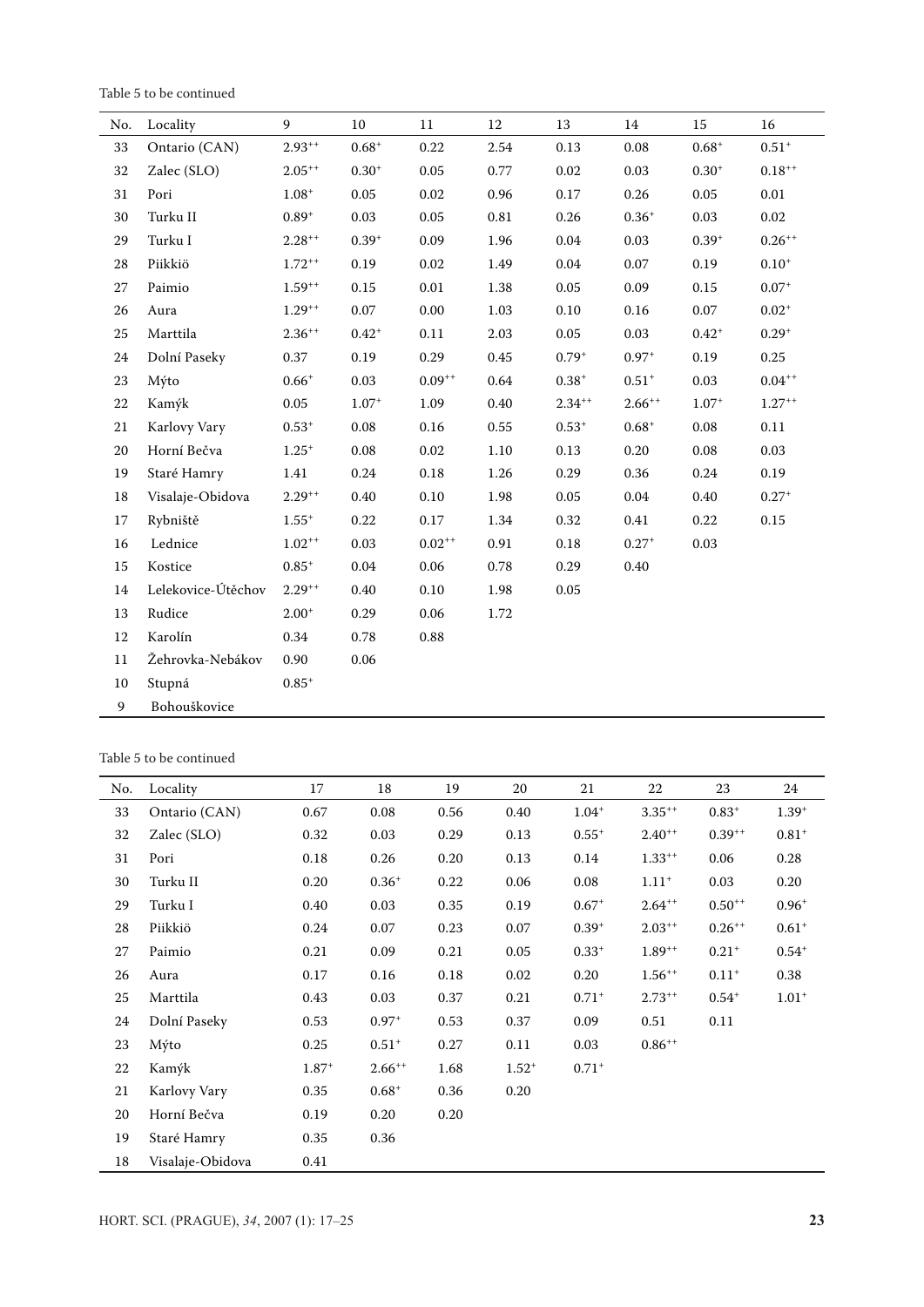Table 5 to be continued

| No. | Locality      | 25         | 26         | 27   | 28   | 29         | 30         | 31         | 32   |
|-----|---------------|------------|------------|------|------|------------|------------|------------|------|
| 33  | Ontario (CAN) | 0.06       | $0.35^{+}$ | 0.23 | 0.19 | 0.07       | $0.63^{+}$ | $0.49^{+}$ | 0.10 |
| 32  | Zalec (SLO)   | 0.02       | $0.09^{+}$ | 0.04 | 0.02 | 0.01       | $0.26^{+}$ | $0.17^{+}$ |      |
| 31  | Pori          | $0.25^{+}$ | 0.02       | 0.07 | 0.09 | $0.24^{+}$ | 0.03       |            |      |
| 30  | Turku II      | $0.38^{+}$ | 0.05       | 0.12 | 0.16 | $0.35+$    |            |            |      |
| 29  | Turku I       | 0.02       | 0.15       | 0.07 | 0.05 |            |            |            |      |
| 28  | Piikkiö       | 0.07       | 0.04       | 0.01 |      |            |            |            |      |
| 27  | Paimio        | 0.09       | 0.02       |      |      |            |            |            |      |
| 26  | Aura          | $0.17^{+}$ |            |      |      |            |            |            |      |
|     |               |            |            |      |      |            |            |            |      |

The oil content of the single North American accession (No. 33) was lower – 1.10% and its composition differed from the European triploid accessions. Its highest component was solavetivone (27.2%) and it did not contain  $α$ - and  $β$ -asarones et all.

The Czech sweet flags had similar essential oil content (Table 4) and composition like the Finnish and Slovenian samples. The average essential oil content 1.91% (1.20–2.92%) is slightly higher than in Finland, however 14 from 24 analyzed samples did not exceed the norm defined for quality of sweet flag drug – *Radix calami* – which is determined as 2% of essential oil by Czech Pharmaceutical Codex (Český farmaceutický kodex 1993). It was observed that the essential oil content is higher in spring (May) than in autumn (October) and the oil content has a negative correlation with calcium content in the water and with pH (PETŘÍKOVÁ et al. 2000).

The main components of the essential oil from Czech sweet flags were β- and γ-asarones. The average content of γ-asarone was  $18.65\%$  (12.52–25.35%) and that of β-asarone was 16.11% (11.34–21.30%). The content of β-asarone in sweet flag drug did not exceed the maximal recommended value 0.5% of dry matter content (KELLER, STAHL 1982).

Statistically significant differences were found between the Czech and Finnish sweet flags in the essential oil content (including the accession originated in Slovenia and Canada; Table 5) as well as in the β-asarone content in essential oil only from the triploid plants.

## **CONCLUSION**

The sweet flags of Finnish, Slovenian and Czech origin in both collections seemed to be phenotypically and chemically very similar. They all represent the European triploid type of *Acorus calamus* var. *calamus* (Röst 1979), its average leaf length was established at 0.95 m and its average rhizome thickness at 18.5 mm.

Clear phenotypic differences were observed between the North American (diploid) accession and the European (triploid) accessions. The leaf colour of the North American accession was lighter green and there was no carcinogen β-asarone in the root essential oil, while the European accessions reach 9.0–21.3% content of β-asarone in the oil.

The evaluation of the generative parts of *Acorus calamus* in the Finnish *ex situ* collections seems to need more observation time in future. The two-year period of cultivation was not sufficient for the plant to develop generative organs. In the natural sites of Finland the flowering stems occurred unexpectedly quite rarely, whereas in the Czech Republic the flowering stems grow up without problems at original localities as well as *ex situ*.

The average essential oil content (1.50% in Finland and 1.91% in the Czech Republic) is not sufficient according to the Czech norm for *Radix calami* quality but the content of carcinogen β-asarone did not exceed the maximal recommended value 0.5% of dry drug mass.

### **R e f e r e n c e s**

- ÅSDAL A. (ed.), 2006. Spice and Medicinal Plants in the Nordic and Baltic Countries. Conservation of Genetic Resources. Report from a Project Group at the Nordic Gene Bank. Alnarp: 157.
- ČESKOSLOVENSKÝ LÉKOPIS 4, 1987. 1. svazek. Praha, Avicenum: 412.
- ČESKÝ FARMACEUTICKÝ KODEX, 1993. 1. vydání. Praha, MZe ČR.
- DOSTÁL J., ČERVENKA M., 1992. Veľký kľúč na určovanie vyšších rastlín. 1. vydanie. Bratislava, SPN: 1487–1488.
- FARKAŠ L., 1979. O puškvorci. Naše liečivé rastliny, *16*: 13–16.
- HANELT P., 2001. Mansfeld's Encyclopaedia of Agricultural and Horticultural Crops. 5<sup>th</sup> vol., 1<sup>st</sup> ed. Berlin, Springer: 2317–2318.